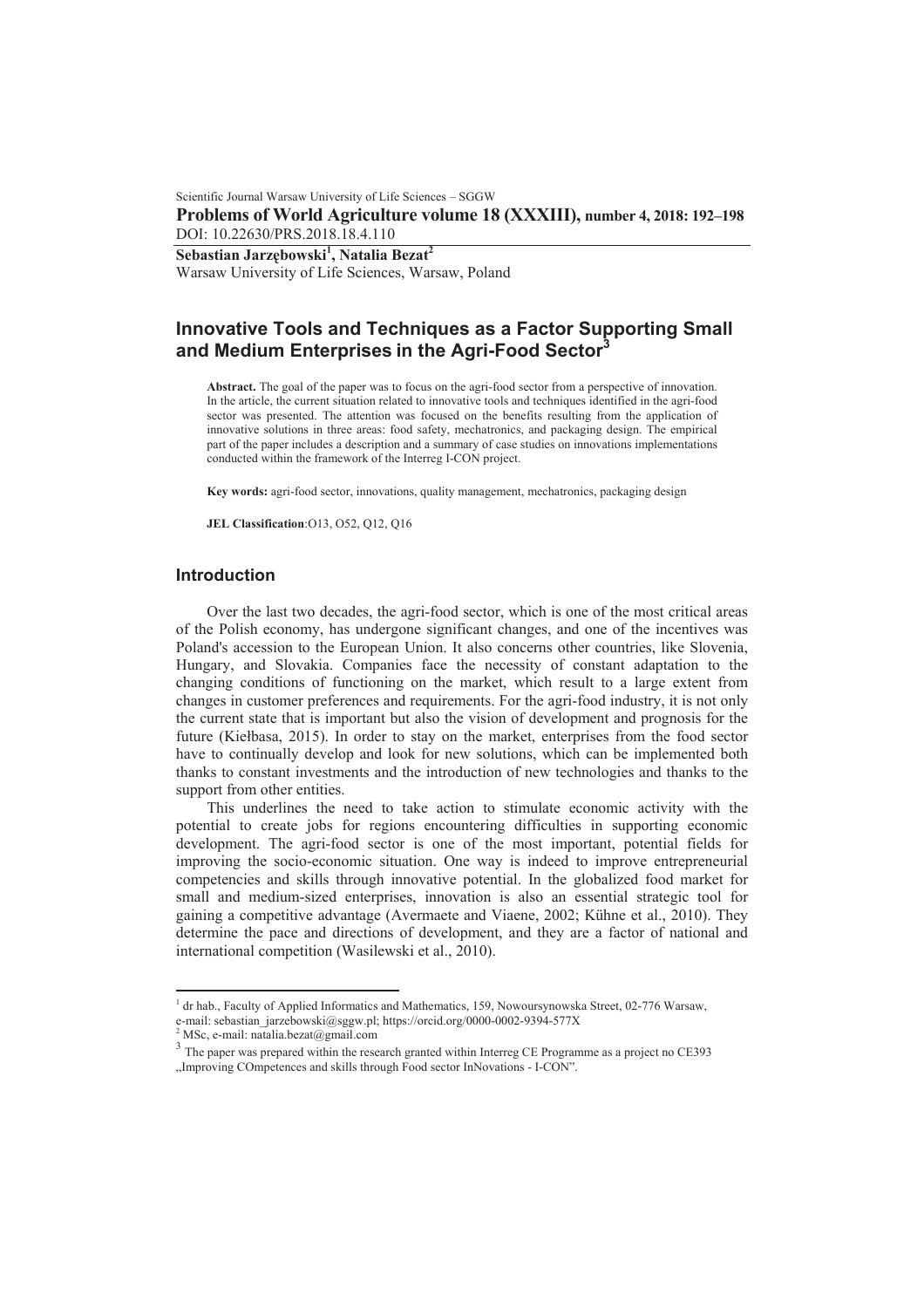The forerunner of innovation research - Schumpeter - believed that innovation is the introduction of new products, new production methods, finding new markets, gaining new sources of raw materials and introducing a new organization (Schumpeter, 1960). According to Brewin (Brewi et al., 2009), innovations are understood as new products, new processes, new markets, and new organizational methods. The fundamental factors affecting the introduction of innovations by enterprises include:

- material, capital and human resources possessed by the company, accumulated experience, and skills ensuring the ability to adopt innovations and gain a competitive advantage in the market,
- market and institutional conditions that create a climate of competitiveness, combined with the active role of the state,
- entrepreneurship culture and education systems (Dobiegała-Korona, 1996).

Food innovations are mainly related to process innovations, such as packaging innovations and changes in product composition, product size and product use (Gellynck and Kühne, 2008). Numerous crises related to food safety aroused great concern among consumers, and as a result of these crises, they contributed to raising consumer awareness. As a result, the food industry was faced with the challenge of providing consumers with safe products with the required sensory characteristics at an affordable price. Food safety is significant public health and economic issue in Europe for both foods consumed in the EU and exported products. Therefore, the agri-food sector faces challenges such as:

- anticipating and monitoring of the known and emerging biological and chemical threats,
- proper assessment of benefits and communication with entities in the food chain,
- understanding and solving consumer problems related to food safety.

Technological progress provides new tools and opportunities to address the challenges mentioned above. One of the measurements of the effectiveness of the quality management system consists in monitoring customer satisfaction with the product or service. As food safety has become a priority, food producers are committed to communicating food safety to consumers (Röhr et al., 2005). An important aspect is the management of hazards and risks related to the processing, distribution and sale of food - from monitoring information on specific hazards (e.g. known and emerging pathogens, allergens, foreign bodies, etc.) by continually seeking food safety to implement in practice such systems as HACCP (Hazard Analysis Critical Control Points) and TACCP (Threat Analysis and Critical Control Points).

Another aspect is the packaging design. Companies operating in the food industry indicate packaging as an essential and integral part of their products. However, the focus on maintaining low packaging costs is noticeable.

In the next part of the paper, description and summary of case studies on innovations implementations conducted within the framework of the Interreg I-CON project were included. The primary objective of the project is to improve entrepreneurial competencies and skills in remote areas through food innovation potentials. Within the framework of the project existing knowledge was used to elevate bringing in new ideas, tools, and techniques to provide links of SMEs and competent actors of supporting innovation environment for faster development.

The method of case studies used in the project was recognized as the most appropriate for this kind of research. Case study research, through reports of past studies, allows the exploration and understanding of complex issues. It can be considered a robust research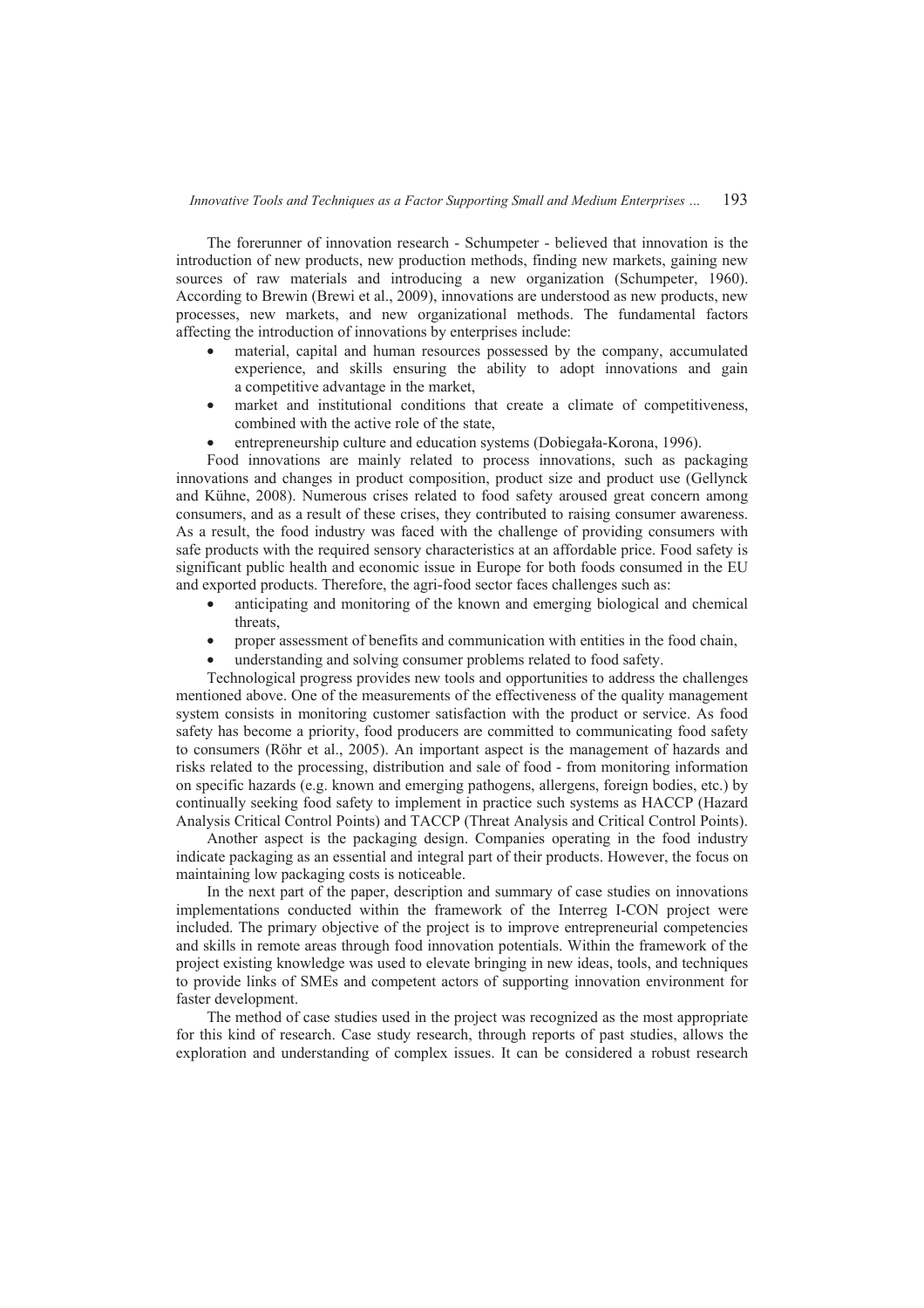# 194 *S. JarzĊbowski, N. Bezat*

method particularly when a holistic, in-depth investigation is required. By including both quantitative and qualitative data, case study helps explain both the process and outcome of a phenomenon through complete observation, reconstruction, and analysis of the cases under investigation (Tellis and Winston, 1997). As an alternative to quantitative or qualitative research, case studies can be a practical solution when a significant sample population is difficult to obtain.

## **Summarizing of qualitative research**

Increasing the competencies and skills of entities related to the food sector is an essential aspect of improving competitiveness on the European market. The entities that may be interested in introducing innovations are, above all, small and medium enterprises as well as relevant ministries, private and public research and development departments, chambers, clusters, innovation centers, and large enterprises.

The innovations were implemented by using service providers identified within the framework of the research. The map shows the geographical positioning of food service providers in the field of food safety mechatronics and packaging design (Fig 1). This tool supports enterprises enabling finding a suitable service provider using various criteria (country, sector, type organization, scope of services provided). The numbers in circles represent the numbers of food technology, food design and food safety providers in a given country or region. Visual presentation of data can facilitate planning and strategic action for the implementation of innovation in the EU.



Fig. 1. A map of food technology, food design and food safety providers (2017) Source: own work based on the results of the I-CON Project.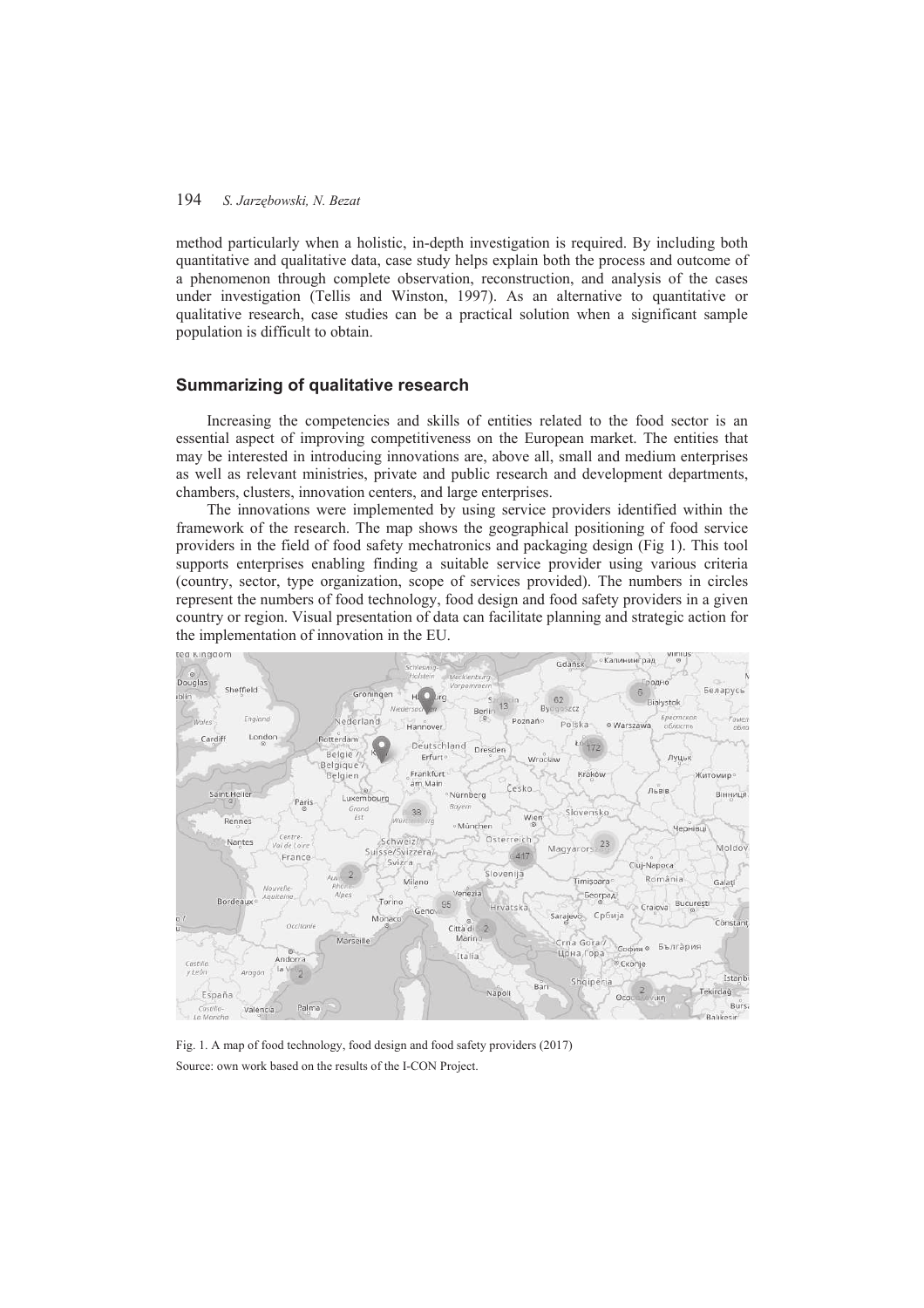In order to investigate innovations implemented by entities related to the food sector, examples from eight European Union countries (Slovenia, Austria, Hungary, Italy, Germany, Poland, Slovakia, Belgium) were analyzed in the area of:

- food safety, quality and labeling (49 examples),
- mechatronics (11 examples),
- packaging design (9 examples).

For this group of enterprises, added values resulting from the application of individual innovations were identified. The collected innovative tools and techniques have several novelties, benefits and added values which can improve the competitiveness of the food businesses, especially the SMEs' performance and success on the market.

The benefits enabling enterprises to increase their competitiveness on the market include improvement of cost-effectiveness, improvement of product quality, improvement of risk management, compliance with legal regulations, product assessment, information provided to users and user satisfaction (see Fig. 2). Other benefits were also identified, such as food protection, waste reduction, reduction of harmful substances emissions, effective use of natural resources, protection of intellectual property.



Fig. 2. The division of innovations depending on the benefits achieved and the area of implementation (2017) Source: own work based on the results of the I-CON Project.

The most identified innovations were in the form of guidelines and recommendations (21 examples) and descriptions of the technologies and methods used (23 examples). Other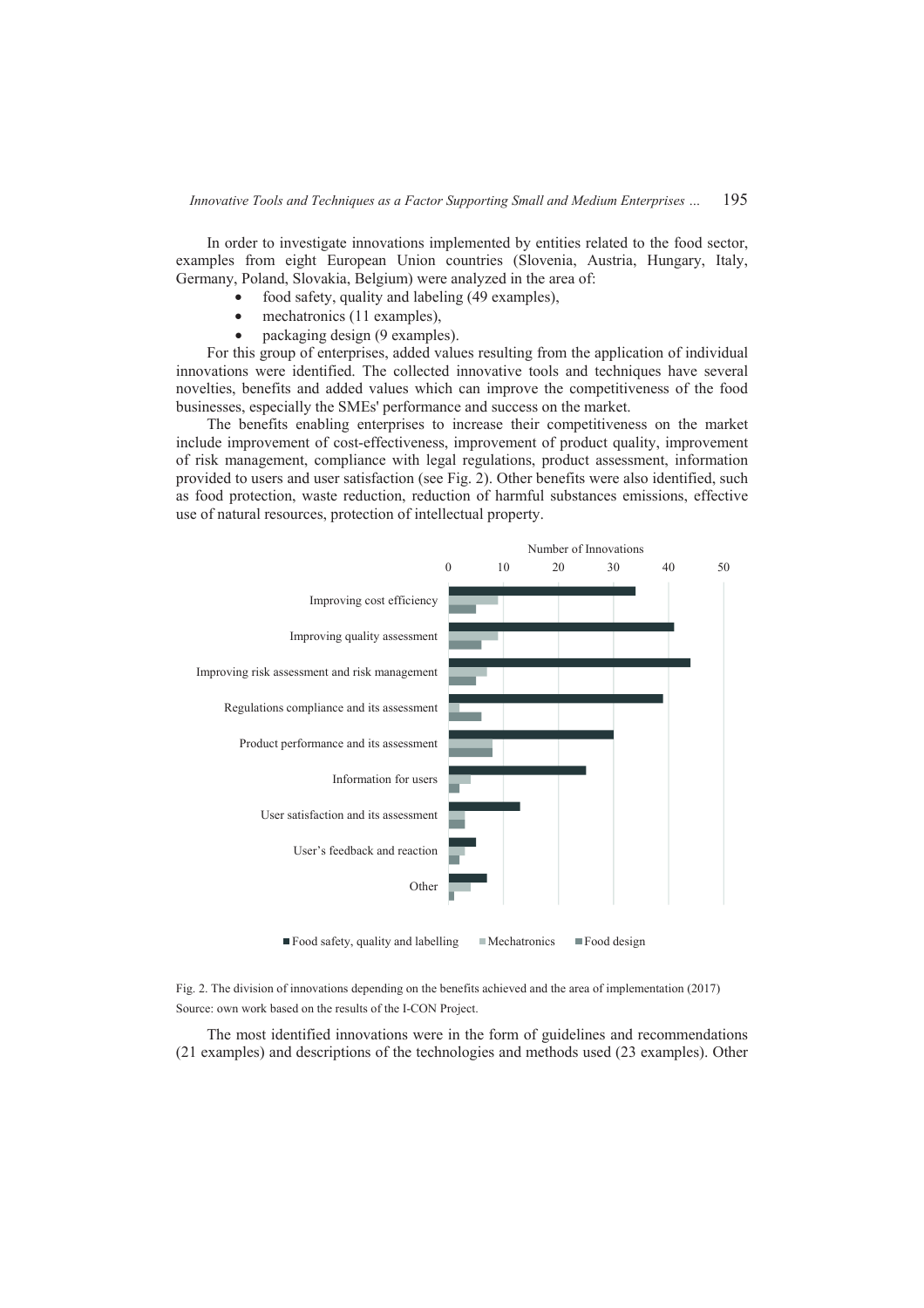#### 196 *S. JarzĊbowski, N. Bezat*



examples of innovations were the description of equipment or training, the characteristics of the expert group and the specification of databases (Fig 2).

Fig. 3. The division of innovations depending on the type the area of implementation (2017) Source: own work based on the results of the I-CON Project.

One of the practices analyzed in the project is the innovation concerning antitampering smart labels, which was proposed by the Finnish institute VTT Technical Research Center of Finland Ltd. The possibilities of paper electronics reduce the likelihood of interference in the content of the packaging and to detect them effectively.

Food tampering involves the deliberate altering or adulteration the product or its package. Tampering attempts may be made at any phases of distribution, logistics or sale. Modes include Economically Motivated Adulteration (to gain an increased income from selling a foodstuff in a way which deceives customers and consumers) and Tampering (when a malicious person alters or interferes with a food item and introduces a food safety agent).

Packaging primarily serves to protect the food from contamination, loss of volatile components and other environmental factors (e.g., oxygen or light). For pre-packaged foods, the legislation also demands the packaging to provide additional integrity to the food item in a way that the contents cannot be altered without opening or changing the packaging. Extending this principle to food raw materials and additives is the common interest of both the manufacturer and the user to maintain full food safety by ensuring that the packaging provides adequate protection but also reliable ways to detect if the integrity has been compromised.

The benefits of using smart labels appear in many areas (Table 1). First and foremost, customers receive full information about the product and can check whether any interference has occurred in the contents of the packaging. Additionally, the risk related to food safety is significantly reduced, and the quality of the product increases.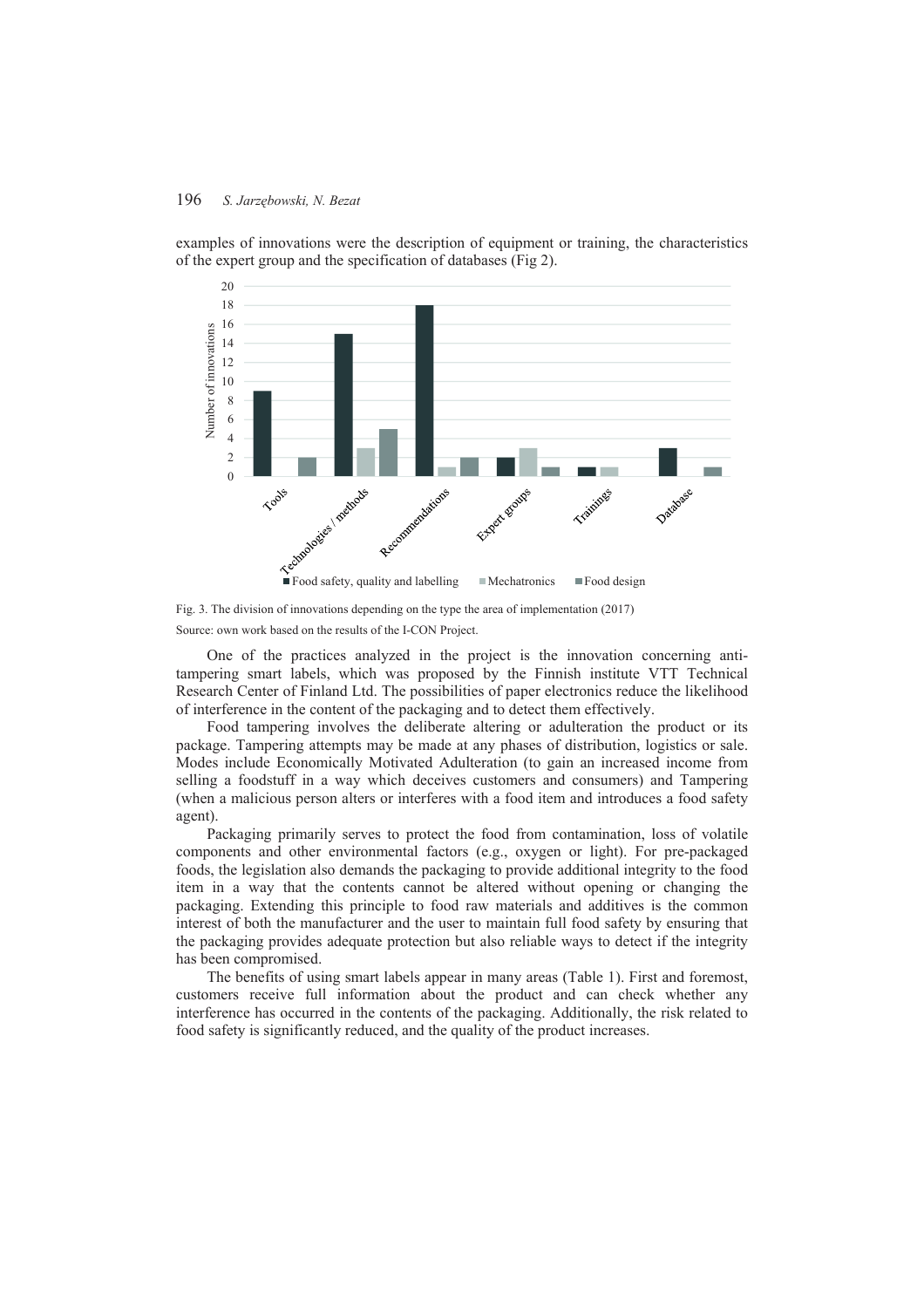*Innovative Tools and Techniques as a Factor Supporting Small and Medium Enterprises …* 197

| Table 1. Benefits of smart labels |  |
|-----------------------------------|--|
|-----------------------------------|--|

Table 1. Benefits of smart labels

| Areas of novelties and benefits               | Impact                |
|-----------------------------------------------|-----------------------|
| Improving cost efficiency                     | none                  |
| Improving quality assessment                  | none                  |
| Improving risk assessment and risk management | positive              |
| Regulations compliance and its assessment     | positive              |
| Product performance and its assessment        | positive              |
| Information for users                         | positive              |
| User satisfaction and its assessment          | positive              |
| User's feedback and reaction                  | none                  |
| Other                                         | increased food safety |

Source: own work based on the results of the I-CON Project.

When used within a supplier partnership, smart labels permit automatic processing of hundreds of incoming items per hour individually reporting their status and condition on the push of a button or through a radio interface. Supplier and user will have the capability to accurately and unanimously identify the product and its unopened status. The printing technology developed by VTT allows cheap, mass manufacture of smart labels with a human or machine readable interface.

# **Summary and Conclusions**

In the paper, the main focus was put on the agri-food sector from a perspective of innovation. In order to investigate innovations implemented by entities related to the food sector, examples from eight European Union countries (Slovenia, Austria, Hungary, Italy, Germany, Poland, Slovakia, Belgium) were analyzed. Three groups of innovation were in focus in the paper, namely food safety, quality and labeling, mechatronic and packaging design.

The benefits resulting from the application of innovative solutions in this three areas were identified. They include the benefits enabling enterprises to increase their competitiveness on the market include improvement of cost-effectiveness, improvement of product quality, improvement of risk management, compliance with legal regulations, product assessment, information provided to users and user satisfaction. Other benefits were also identified, such as food protection, waste reduction, reduction of harmful substances emissions, effective use of natural resources, protection of intellectual property.

# **References**

Avermaete, T., Viaene, J. (2002). On Innovation and Meeting Regulation - the Case of the Belgian Food Industry. DRUID Summer Conference on "Industrial Dynamics of the New and Old Economy - who is embracing whom?"

Brewi, D.G., Monchuk, D.C., Partridge, M.D. (2009). Examining the Adoption of Product and Process